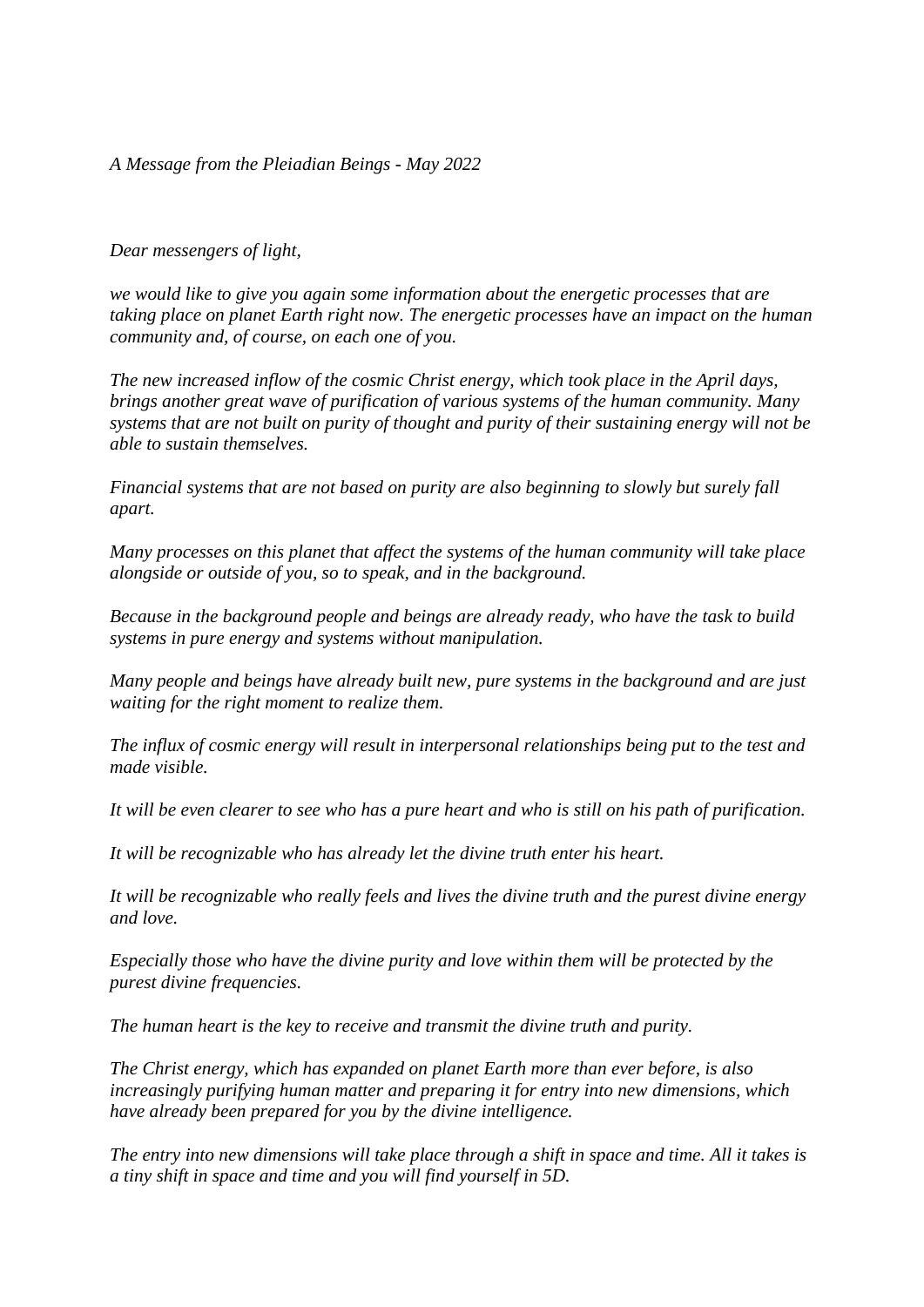*People who choose to enter new dimensions go through an absolute purification of physical matter so that their system can bear the high vibrational light of the higher dimensions.*

*Your connection to the purest frequencies of Christ Light and Christ Energy helps you shed the remaining negativities of your systems and purify your body so that it is able to transition into the new spaces without problems.*

*And your pure heart is the key to enter the new pure spaces.*

*Your senses are also evolving towards their subtlety and returning to their naturalness thanks to the light-filled, high vibrational Christ energy. Your clairvoyance, clairaudience and clairsentience return to their original function thanks to the cosmic Christ energy.*

*Surely, during this time you will hear different changes in your body and in your perception. You observe that you need more sleep or, on the contrary, less sleep.*

*You observe that sometimes you are more tired and sometimes you feel a great surge of energy within you.*

*You observe that your body may change its mass and that your weight sometimes changes from day to day. Your body needs a certain weight at the moment - sometimes less, sometimes more - in order to successfully release encoded negativities without energetic loss.*

*You observe that your body is asking for food that makes it vibrate with light. It demands light, fresh and blessed food. For the blessing raises the vibration of your food.*

*You observe that it is more possible than ever to communicate with your body and you find out more and more that your body understands you.*

*For your body also has its own energy and is connected to the purest divine laws and to the divine order.*

*Your body is sending you more and more signals and information at this time, which your soul and your spirit - your mind - can understand well.*

*You observe that the joint communication between body, soul and mind is indispensable for the successful realization of the exit from the 3D reality.*

*Your body wants to ascend to higher spaces together with your soul and mind and therefore keeps handing you necessary information for this purpose. Learn to listen to it. Give it rest and bless it. And the cosmic Christ energy that permeates your system helps you to your soul, spirit and body purest vibration.*

*If you wish, you can apply the following affirmation for raising the light vibrations of your body. This affirmation is positively light programmed and each word is tied to the field of Higher Consciousness.*

*Affirmation for your body:*